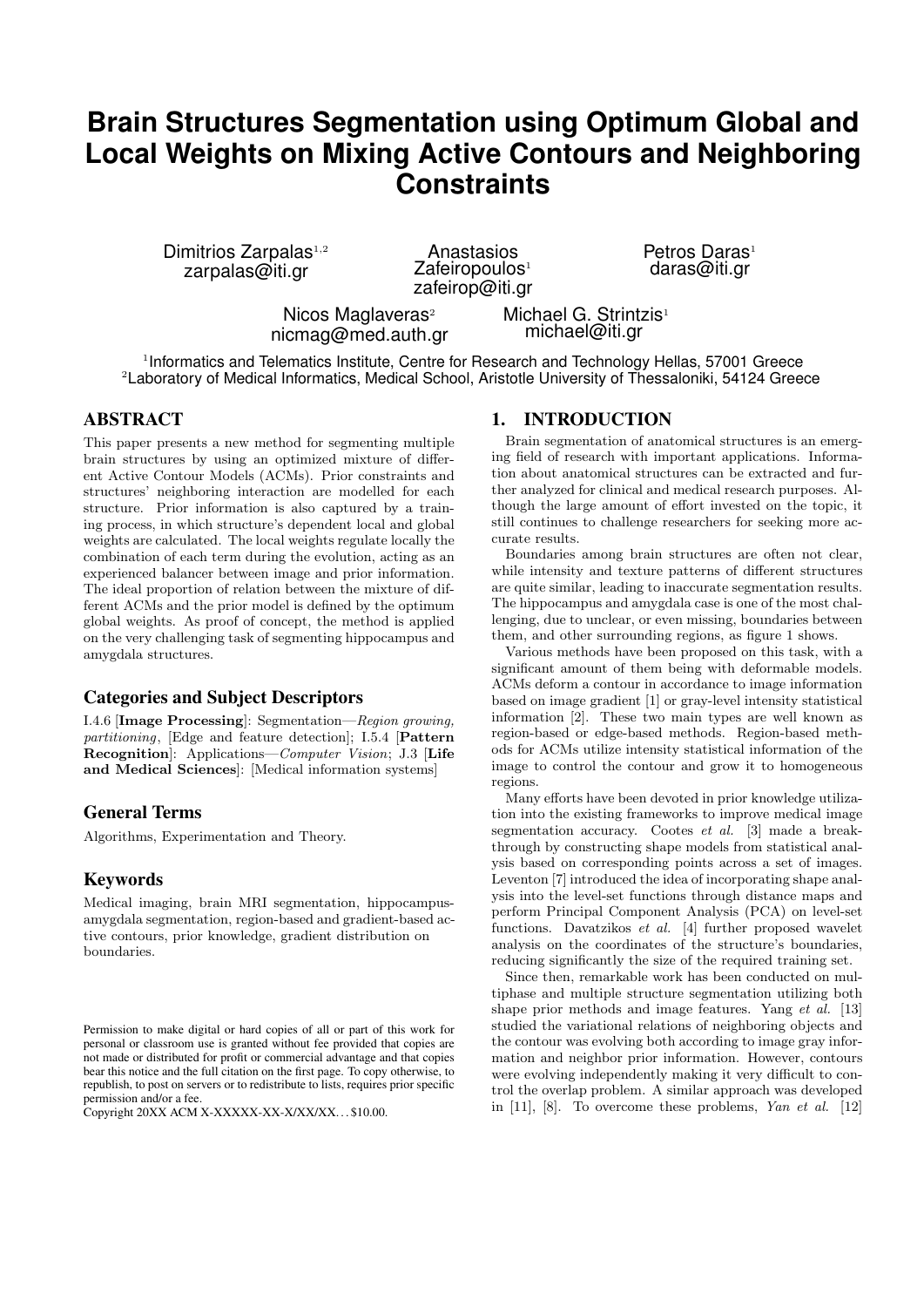

Figure 1: Illustration of a slice from a brain MRI. Colored contours depict outer boundaries of the hippocampus and amygdala structures, produced by manual segmentation. On the right, 3D reconstructions of the two structures.

proposed a repulsive term in order to isolate the structures and prevent segmentation overlapping.

The aforementioned related work, assumes that the combination of the gray-level image information and the prior knowledge should be mixed in energy functionals, through global multiplicative weights. In this manner, regions with high gradients are affected from prior knowledge in the same degree with regions of weak boundaries. Furthermore, prior information is applied symmetrically to the complete image domain, while only some regions actually require this knowledge.

Extending previous work on the gradient distribution on hippocampus boundary in [14], this work presents a multistructure segmentation framework in which each structure's prior knowledge is combined with image information. A local weighting scheme, encapsulates knowledge of the extend to which one should trust the image information or the prior knowledge for any specific point in the image. This local scheme, called Gradient Distribution of Boundaries (GDB), acts at voxel level and controls contour evolution as a local balancer: in image regions with evident boundaries and strong edges, the ACM should evolve based on image statistic or gradient information, while in regions with unclear or missing boundaries, prior information should take control of the evolution. Acting this way, GDB tries to mimic human's visual perception of segmenting ambiguous images, based on prior knowledge of the scene. To further improve robustness and take advantage of benefits of both types of image term based evolution, the region-based framework is mixed with the edge-based. The edge-based model will contribute to boundary regions with high gradient, while the region-based model will support in noisy areas with weaker boundaries. In an effort to optimally balance the mixture model per structure, because different structures follow different boundary patterns, global weights are incorporated to each of the including terms, and are found for each structure separately in a single framework.

## 2. METHODOLOGY

In this section, the proposed method is described, which mixes prior information and different types of ACMs, all balanced by the GDB. Furthermore, global weights regulate each term's contribution and are calculated through an optimization process.

# 2.1 Energy Terms

Let  $\Omega$  be a bounded open subset of  $R^2$ ,  $I : [0, a] \times [0, b] \rightarrow$  $R^+$  represents an image, and  $C(q) : [0,1] \rightarrow R^2$  is a parameterized planar curve in Ω. The curve C can be also implicitly represented via a Lipschitz function  $\phi$  by  $C =$  $\{(x, y) | \phi(x, y) = 0\}.$  C partitions  $\Omega$  into the inside C set  $\Omega_1$  in which  $\phi(x, y) > 0$ , and the outside C set  $\Omega_2$  in which  $\phi(x, y) < 0.$ 

#### *2.1.1 Edge-based term*

One of the most popular edge-based models is the Geodesic Active Contours model (GAC) [1]. Contour evolution occurs until strong edges are detected. The GAC model is formulated by minimizing the following energy functional:

$$
E_{GAC}(C) = \int_0^1 g(|\nabla(I)(C(q))|)C'(q)|dq
$$
 (1)

where g is an edge stopping function  $[1]$ . The g function regulates contour evolution, by terminating it when the contour faces strong edges. The Euler-Lagrange minimizer equation concludes to:

$$
C_t = g(|\nabla(I)|)\kappa \vec{N} - (\nabla(g) \cdot \vec{N})\vec{N}
$$
 (2)

where  $\kappa$  is the curvature of the contour and  $\vec{N}$  is the inward normal to the curve  $C$ . A *baloon force* term is further added, in order to control the contour's evolution, through a constant velocity term  $\alpha$ . Considering (1) and (2), the level set evolution formula reads:

$$
\frac{\partial \phi}{\partial t} = g|\nabla(\phi)|(div(\frac{\nabla \phi}{|\nabla \phi|}) + \alpha) + \nabla g \cdot \nabla \phi \tag{3}
$$

# *2.1.2 Region-based term*

The region-based model relies on statistical information of intensities, of the inner and outer regions of the evolving contour. The model used in this work is the well know Chan-Vese framework [2], which can be seen as a special case of the Mumford-Shah [10] problem. For a given image  $I \in \Omega$ , the Chan-Vese model is formulated by minimizing the following energy functional:

$$
E_{CV} = \lambda_1 \int_{\Omega_1} |I(x, y) - c_1|^2 dx dy +
$$

$$
+ \lambda_2 \int_{\Omega_2} |I(x, y) - c_2|^2 dx dy, \quad (x, y) \in \Omega \tag{4}
$$

where  $c_1$  and  $c_2$  are the average intensities of  $\Omega_1$  and  $\Omega_2$ , respectively. Furthermore, augmenting the energy term with regularization terms of length and area, results to a smoother solution. By minimizing it, the corresponding variational level set formulation is obtained:

$$
\frac{\partial \phi}{\partial t} = \delta_{\epsilon}(\phi) \left[ \mu \operatorname{div} \left( \frac{\nabla \phi}{|\nabla \phi|} \right) - \nu - \lambda_1 (I - c_1)^2 + \lambda_2 (I - c_2)^2 \right] \tag{5}
$$

where  $\mu, \nu > 0$  control the smoothness and the evolution speed respectively, while  $\lambda_1, \lambda_2 > 0$  control the image data driven force inside and outside C, respectively.  $\delta_{\epsilon}$  denotes the Dirac function.

#### *2.1.3 Prior knowledge term*

In an effort to model prior knowledge of the brain structures, a voxel-based statistical model is defined that captures knowledge on the spatial location of structures of interest.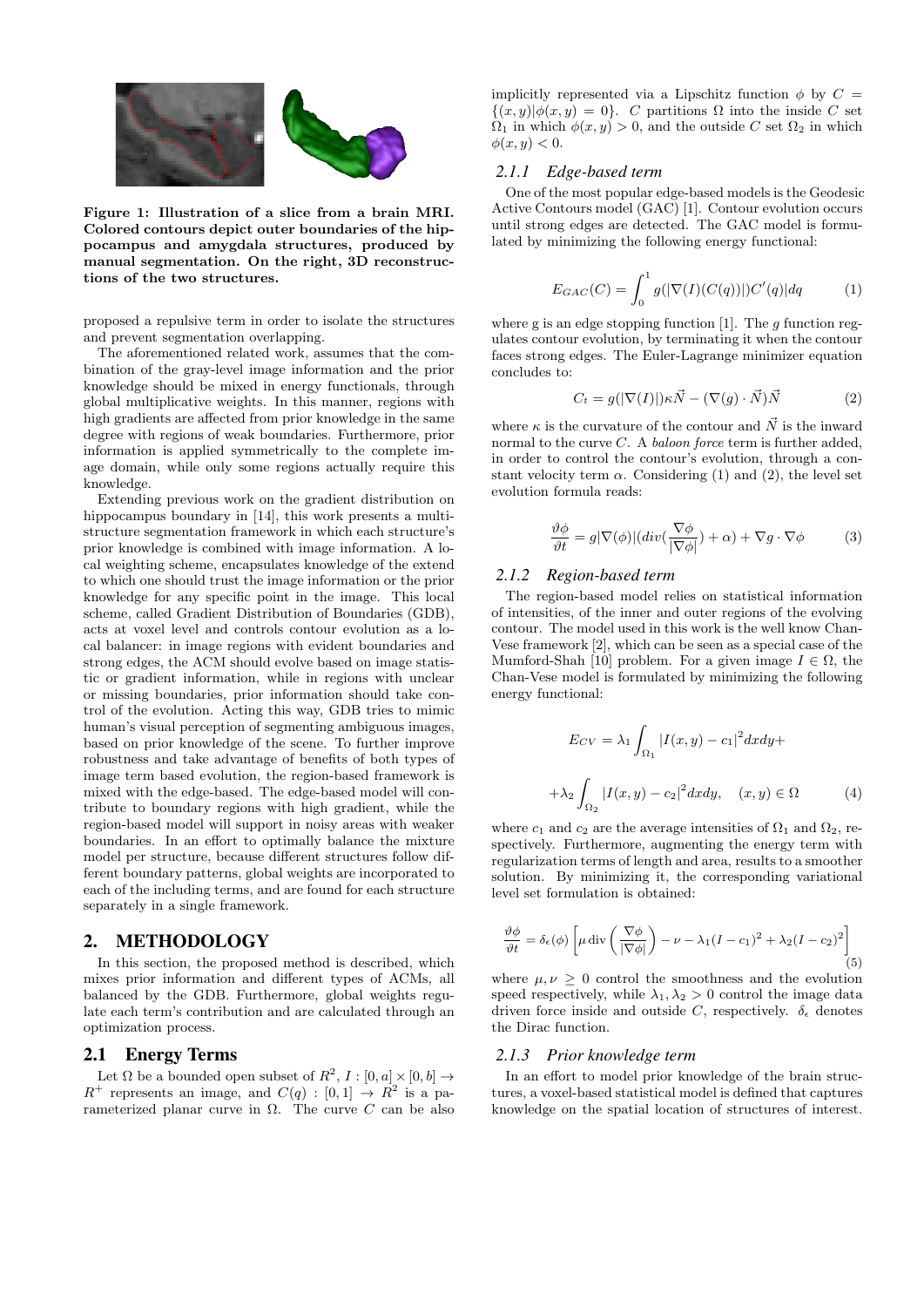Each labelled image  $L_n$ ,  $n = 1, ..., N$  is an image, with  $L_n(v) = l$  for voxels v that belong to the *l*-th structure of interest and 0 otherwise.

The spatial distribution map  $L^l$  describes the empirical probability  $p(l|v) \in [0, 1]$  for a given voxel v to have label l, i.e to belong to  $l$ -th structure of interest. Figure  $2(a)$  shows  $L^{hippocampus}$  in blue and  $L^{amygdala}$  in red, with slightly purple being in the intermediate region.

The choice to model the prior information of the structure using the spatial distribution map has a great advantage, since it can be incorporated in the Chan-Vese model as a second input image. Given a contour that evolves in the image domain,  $L^l$  can be used in parallel in order to define the area that a contour is likely to evolve, based on the captured prior knowledge. The choice of utilizing the Chan-Vese model instead of the GAC, is because  $L^l$  has no highgradient edges. The prior knowledge energy functional is:

$$
E_{PR} = \mathbf{v}_1 \int_{\Omega_1} |L^l(x, y) - d_1|^2 dx dy +
$$
  
+
$$
\mathbf{v}_2 \int_{\Omega_2} |L^l(x, y) - d_2|^2 dx dy, \quad (x, y) \in \Omega \qquad (6)
$$

where  $d_1$  and  $d_2$  are now the probabilities of the regions inside and outside  $C$  and are calculated similarly with  $c_1$  and  $c_2$  while  $v_1$  and  $v_2$  correspond to  $\lambda_1$  and  $\lambda_2$ . The level-set representation for the prior model, which minimizes equation (6) is the same with (5).

### *2.1.4 Mixture of Energies*

Every brain structure has its own unique characteristics, having boundaries with varying gradient values, and inner regions with similar intensities with neighboring structures. A mixture approach combines different properties of the energy terms and mutually excludes disadvantages that in other ways would escalate bad performance and would lead to contour leak and false segmentation.

To enhance segmentation performance on boundary parts with strong gradients, the GAC model is used. However, if the target boundary is not well formed or contains weakparts, the contour will leak to neighboring structures. In the challenging task of hippocampus and amygdala segmentation, hippocampus boundaries are strong along the structure except the neighboring boundary with the amygdala (figure 1). Due to this reason, the GAC model can perform well in the major area of the hippocampus, but will fail to detect the weaker boundary with amygdala. For amygdala, which has very weak boundaries everywhere, the GAC model seems to be totally inappropriate.

On the contrary, the Chan-Vese model has been widely used in applications that require segmentation on weak boundary objects. However, when intensities of neighboring, vaguely separated structures are of similar values (e.g. hippocampus and amygdala), the contour will continue to expand. To overcome this, a prior information term is mandatory to be included in the evolution process. The spatial distribution map can contribute, in order improve robustness and segmentation accuracy.

An experienced ratter would know beforehand that the lower and upper boundary of the hippocampus is well defined (figure 1), and thus would trust the image edges (GAC term), but in the region bordering with amygdala, would use its experience to conclude about the borders. In an effort to mimic the way the human expert will take advantage of



Figure 2: (a) The spatial distribution map of hippocampus and amygdala. (b) Illustration of GDB, darker areas denote strong edge existence while lighter weak boundaries.

his/her experience, the blending of the energy terms should be defined locally. This is GDB's role, as it tries to differentiate regions that need greater support of prior knowledge than these that can be segmented only by their gray-scale information. However, blending of these terms in the proposed methodology has to be done in accordance to segmentation accuracy and through a training procedure. Thus, the proposed blending scheme is given by:

$$
E_{TOTAL} = GDB \cdot (w_1 E_{GAC} + w_2 E_{CV}) + w_3 (1 - GDB) \cdot E_{PR} (7)
$$

Different values of the  $w_i$  weights will vary the segmentation performance. To find the ideal mix of  $w_i$ , based on the trained GDB, a global optimization method is required. Taking into account the solvers of  $E_{GAC}$ ,  $E_{CV}$  and  $E_{PR}$ , the segmented structure will be determined by:

$$
\frac{\partial \phi}{\partial t} = GDB \cdot (w_1 \phi_{GAC}^{upd} + w_2 \phi_{CV}^{upd}) + w_3 (1 - GDB) \cdot \phi_{PR}^{upd} \quad (8)
$$

where  $\phi_{GAC}^{upd}$  is given by (3), while  $\phi_{CV}^{upd}$  and  $\phi_{PR}^{upd}$  by (5).

## 2.2 Optimum Energy Mixing

In order to define GDB and  $W = w_i$ , based on prior knowledge, a training dataset is required. The GDB is based on image gradient information of MR images, while  $W$  is the result of an optimization procedure based on Particle Swarm Optimization (PSO).

#### *2.2.1 Gradient Distribution of Boundaries*

GDB has the same size and dimensionality with the MR image and acts as the balancer between the image term and the prior term. GDB's values define the extent to which one should trust the image information or the prior knowledge, at a voxel level [14]. Figure 2(b), shows GDB for the hippocampus-amygdala region, which reveals the inexistence of gradient values on the amygdala boundary, except for its lower-right region.

In order to build the GDB, the gradient magnitude on the perimeter of every structure is calculated. A thresholding operation is performed on the gradient values, which tries to connect neighboring pixels with similar gradient value and direction. This operation separates the boundary to its strong and weak gradient parts. In order to build a more generic map of gradient distribution, around the structure of interest, a morphological operator is applied to each pixel of the thresholded (binarized) image. The structure element's direction is always aligned with each pixel's normal unit, of the thresholded image and dilation is perfomed. The same procedure is applied to all MRI images of the training set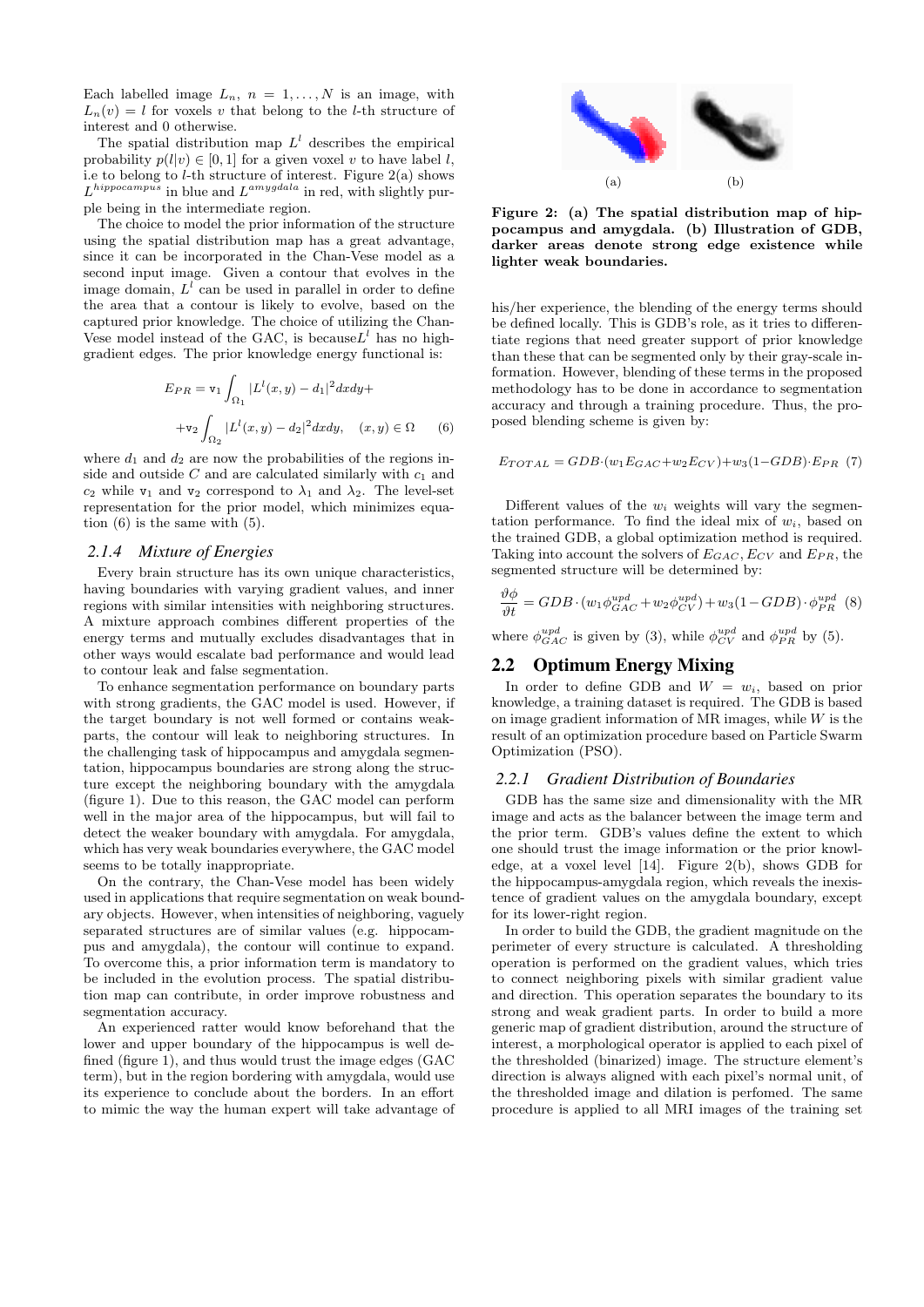

Figure 3: (a) Segmentation outcome of the proposed model for amygdala (blue contour) and hippocampus (red contour). (b) Segmentation outcome without utilizing the repulsive term (overlapping occurs)

and the produced dilated images are averaged and normalized to  $[0, 1]$ .

### *2.2.2 Weights Optimization*

In order to find the optimum  $W$  values, a variety of intelligent global optimizers could be applied, such as Artificial Neural Network, Simulated Annealing Algorithm, Ant Colony Optimization, Genetic Algorithms etc. In this work, Particle Swarm Optimization (PSO) [5] is used due to its low computational cost and its specialization in Mixing Problems like Ingredient Mix Optimization [6]. PSO tries to mimic the behavioral movement of swarms and flocks, as it happens in nature. An objective function is used to evaluate at each time, a group of candidate optimum solutions. Each candidate, is updated at each run in accordance with the best evaluated  $w_i$  in the swarm. At convergence, most of the particles will concentrate around the global optimum of the objective.

In this approach, the swarm consists of  $K$  weight vectors  $W_k$ ,  $k = 1...K$ , where K is the swarm's population. The particles are evaluated against an objective function  $f(W_k)$ that measures segmentation accuracy in the training set. The objective function used in the current analysis is the mean of averaged distance errors, between the segmentation result and the ground truth.

#### 2.3 Multi-Structure Approach

Consider an image  $I$  that has  $M$  structures of interest  $S_i$ ,  $(i = 1, ..., M)$ . Structures may be neighboring and in contact with each other, having unclear and weak boundaries, leading to leaked contours and oversegmentation. To deal with these problems, the use of  $L^l$  and GDB has been extended in a multiphase framework. Besides, overlapping is another problem that occurs when contours evolve independently, without any constraint in the interaction between them. In order to overcome this problem, a coupling repulsive term can be formulated, which ensures segmented structure independence and restrain contour conflicts for pixels that belong to marginal areas.

Each of the structures can follow the same training procedure of Section 2.2. Individual calculations of  $L^l$ , GDB and W for each structure, form its prior information profile.

### *2.3.1 Modelling Structure Interaction*

A given contour  $C_i$ , which represents the segmented region  $S_i$ , should be allowed to evolve in a bounded domain in order not to interfere with other structures and avoid overlapping. To achieve this, a repulsive term is incorporated into the contour evolution update term which prevents the corresponding zero level set function  $\phi_i$  to grow inside neighboring structures.

In an effort to formulate region ownership and competition, the Heaviside function  $H$  is used. Since the inner domain of level set functions contain negative values and the outer domain contains positive,  $H(\phi_i)$  produces a binary mask for the exterior domain and  $1 - H(\phi_i)$  corresponds to the interior domain, of  $S_i$  structure. Extending this idea to the initial intention to include coupling interaction between the structures in the image  $I$  domain and under the assumption that the structures are not initially overlapped, the  $R_i$ matrix is derived:

$$
R_i = 1 - \sum_{j=1, j \neq i}^{N} (1 - H(\phi_j))
$$
 (9)

 $R_i$  is the repulsive matrix for  $S_i$  structure and dynamically adjusts to  $C_i$  changes and their corresponding level-set functions  $\phi_i$ . It represents the pixels which do not belong to  $\{S_j\}$  structures,  $j = 1..N, j \neq i$  and therefore formulates a dynamic label map for the allowed, non-conflicting bounded region (see figure 3 for the impact of repulsion term on segmenting amygdala and hippocampus).

In differential discrete analysis, the  $R_i$  matrix would be associated with equation  $(8)$ , iteratively depending on dt time step and the *update term*, which is the right part of the aforementioned equation. To constrain the level set to the bounded domain, the update term is multiplied by the repulsive matrix  $R_i$ .  $R_i$  is calculated at each iteration, for each structure, along with the update term of (8).

$$
\phi_i(t+1) = \phi_i(t) + dt \phi_{update}(t) \cdot R_i \tag{10}
$$

# 3. EXPERIMENTAL RESULTS

The proposed method was evaluated in the context of the leave-one-out procedure. For every excluded image, the GDB, the Spatial Distribution Map and the optimum weights are calculated, in an effort to evaluate the effectiveness of the energy mixing scheme. To compare the performance of the algorithm, results with the Chan-Vese model along with the prior information of spatial distribution map are presented. Furthermore, the optimum global weights are given to explain the significance of each term's presence in the scheme.

## 3.1 Evaluation Dataset

The proposed methodology has been tested on 13 MR T1 weighted MP-RAGE images, randomly chosen from the OA-SIS database [9]. A professional radiologist manually traced the hippocampus and amygdala volume on those 13 images, in order to build the labelled image training set. Apart from OASIS pre-processing, the selected MR images were further rigidly registered on the hippocampus-amygdala complex's center of mass. The dataset used in the experiments consists of the central sagittal slices of the complex, one taken from each MRI.

## 3.2 Comparisons

As showed in [14], selecting initial seeds from the high probable voxels of the spatial distribution map, boosts the performance, by offering a reliable initialization to the segmentation procedure. The performance of the algorithm is evaluated by different metrics that define either distance errors or precision-recall accuracy. Figure 3.2 presents the